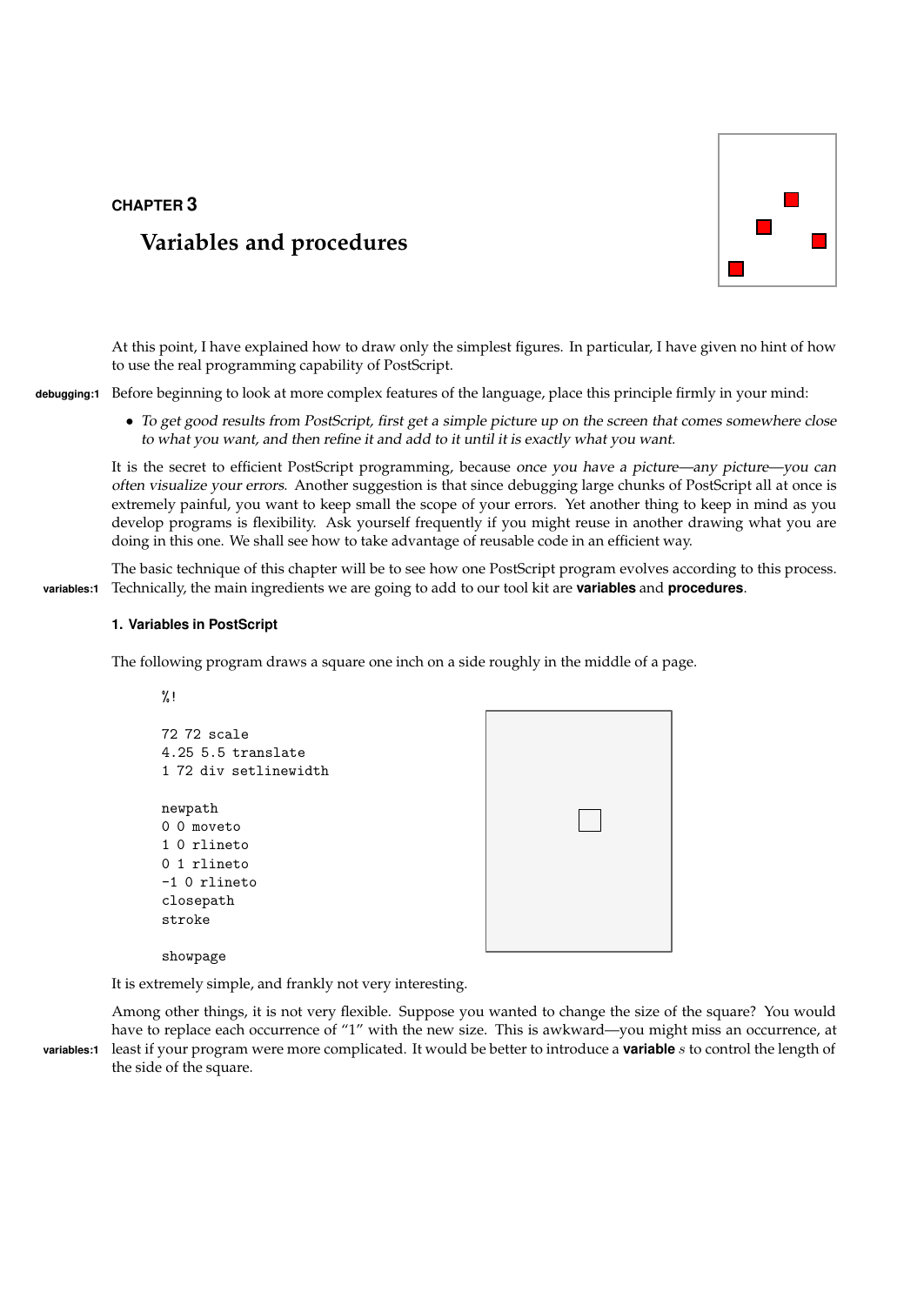**ex:** delivition:1 Variables in PostScript can be just about any sequence of letters and symbols. They are defined and assigned def:1 values in statements like this

 $/s$  1 def

- les versus values:2 which sets the variable s to be 1. The /s here is the name of the variable s. We can't write s 1 def because then the value of s would go on the stack and its name lost track of, whereas what we want to do is associate the new value 1 with the letter s.
	- After <sup>a</sup> variable is defined in your program, any occurrence of that variable will be replaced by the last value assigned to it.

We shall see later that this is not quite true in certain local environments.

undefined:2 If you attempt to use the name of a variable that has not been defined, you will get an error message about /undefined in ...

> Using a variable for the side of the square, the new program would look like this (I include only the interesting parts from now on):

/s 1 def

newpath 0 0 moveto s 0 rlineto 0 s rlineto s neg 0 rlineto closepath stroke

I recall that the command neg replaces anything on the top of the stack by its negative. This code is indeed a bit more flexible than the original, because if you want to draw a square of different size you would have to change only the first line.

Technical remark. Definition and assignment in PostScript look the same, and differ only in technical ways. In order to understand how this works, it is helpful to know how PostScript keeps track of the values of variables. ionary:PostScript:2 It stores them in a **dictionary**, which is a collection of of names and the values assigned to them. There may be stack:dictionary:2 several dictionaries currently in use at any given point in a program; they are kept in the dictionary stack. When a variable is defined, its name and value are registered in the top dictionary, replacing any value it has had before. When the variable is encountered in a program, all the dictionaries in use are searched until its value is found, starting at the top of the dictionary stack.

#### 2. Procedures in PostScript

Suppose you wanted to draw two squares, one of them at  $(0, 0)$  and the other at  $(0, -1)$  (that is to say, just below the first). Most straightforward: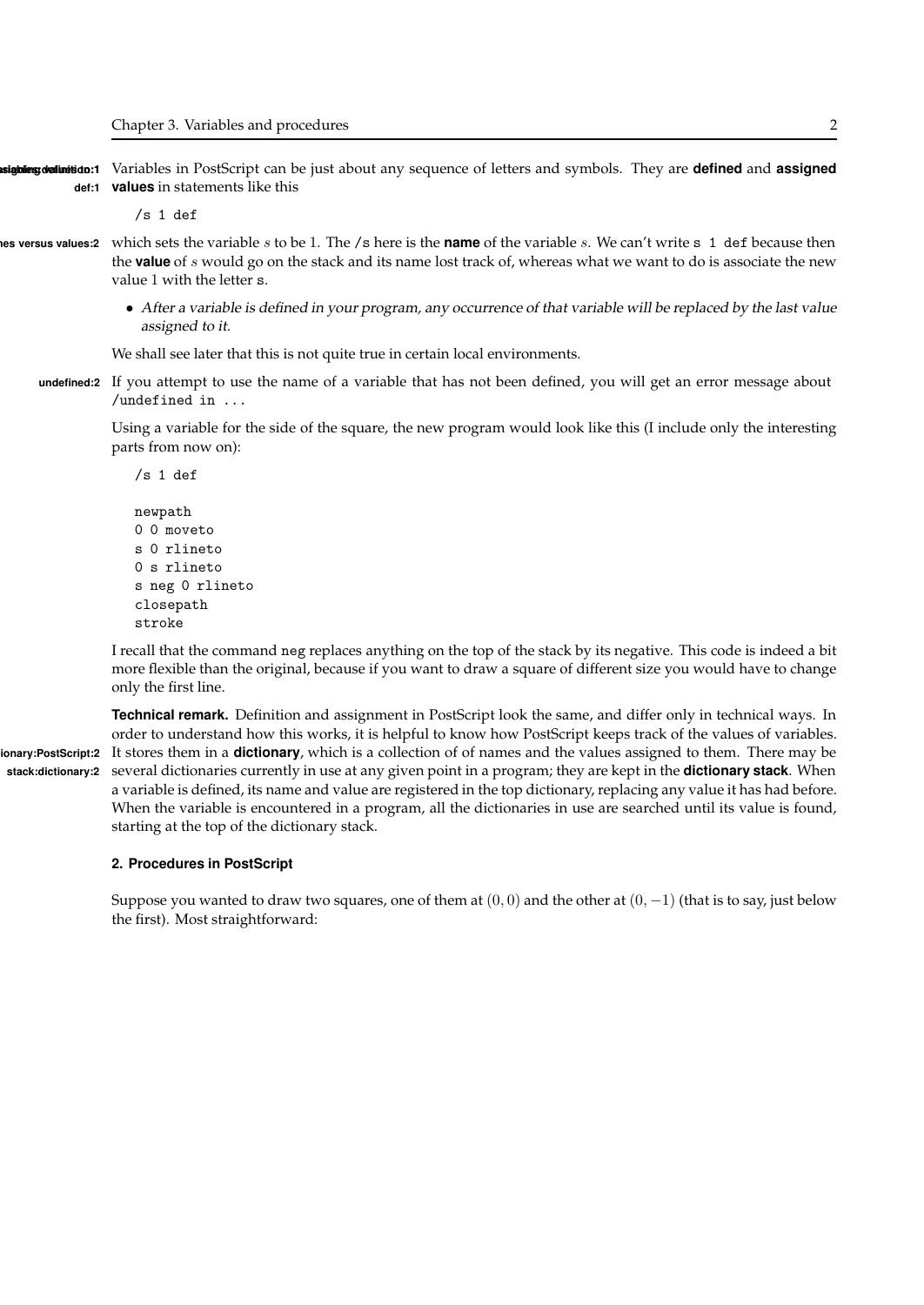%! 72 72 scale 4.25 5.5 translate 1 72 div setlinewidth newpath 0 0 moveto s 0 rlineto 0 s rlineto s neg 0 rlineto closepath stroke 0 -1 translate newpath 0 0 moveto s 0 rlineto 0 s rlineto s neg 0 rlineto closepath stroke

#### showpage

The program just repeats the part of the program which actually draws the square, of course. Recall that translate shifts the origin of the user's coordinate system in the current units.

Repeating the code to draw the two squares is somewhat inefficient—this technique will lead to a lot of text procedures:3 pasting and turns out to be very prone to error. It is both more efficient and safer to use a PostScript procedure to repeat the code for you. A procedure in PostScript is an extremely simple thing.

• A procedure in PostScript is just any sequence of commands, enclosed in brackets  $\{ \ldots \}$ .

You can assign procedures to variables just as you can assign any other kind of data. When you insert this variable in your program, it is replaced by the sequence of commands inside the brackets. In other words, using a procedure in PostScript to draw squares proceeds in two steps:

(1) Define a procedure, called say draw-square, in the following way:

/draw-square { newpath 0 0 moveto s 0 rlineto 0 s rlineto s neg 0 rlineto closepath stroke } def

At any point in a program after this definition, whenever the expression draw-square occurs, PostScript will simply substitute the lines in between the curly brackets { and }. The effect of calling a procedure in PostScript is always this sort of straightforward substitution.

(2) Call the procedure when it is needed. In this case, the new commands on the page will include the above definition, and also this: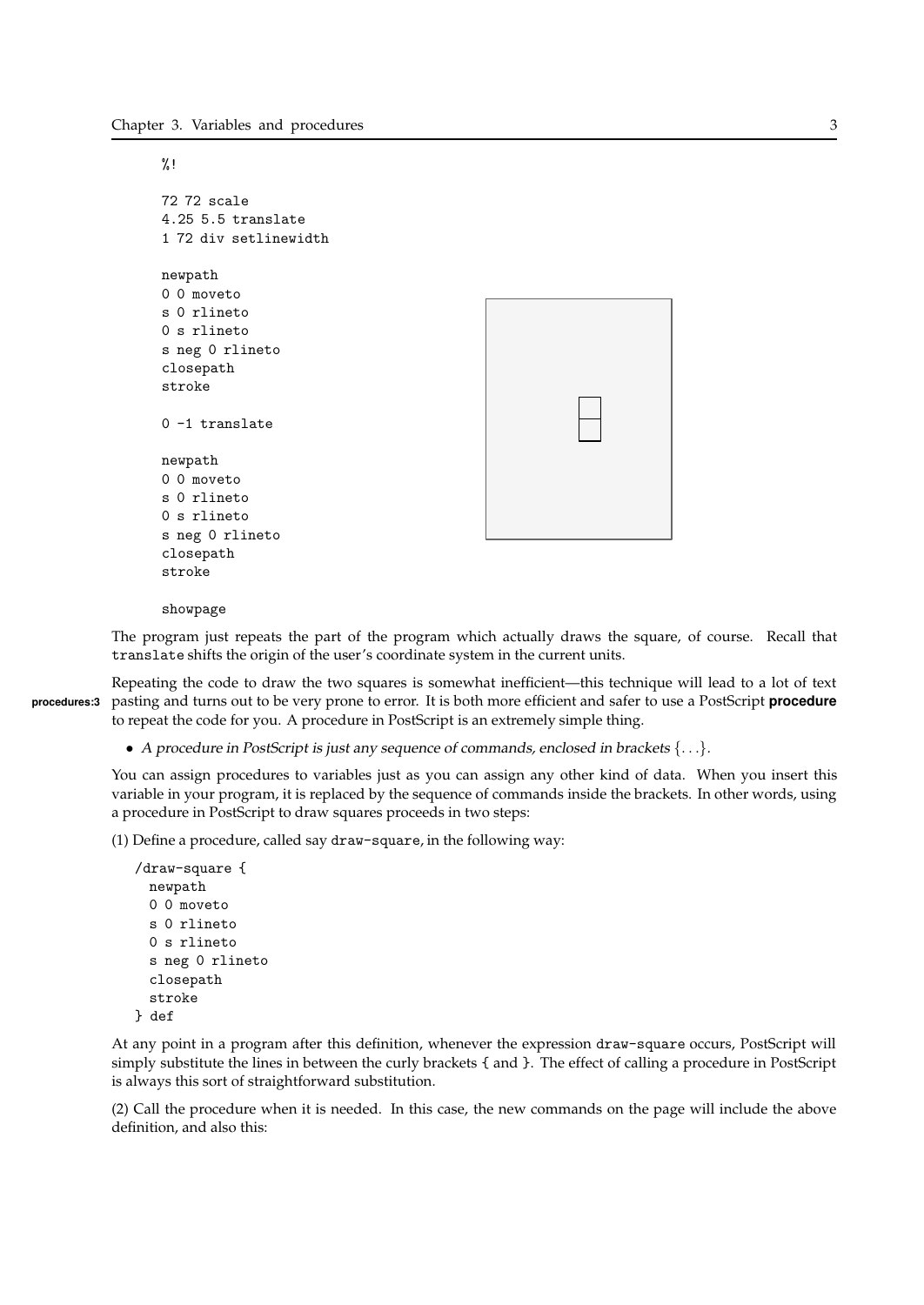draw-square 0 -1 translate draw-square

Of course if we have done things correctly, the page looks the same as before. But we can now change it easily by procedures:4 mixing several translations and calls to draw-square like this:



#### 3. Keeping track of where you are

In the lines of PostScript above, you can easily forget exactly where you are with all those translations. What you might do is translate back again after each translation and drawing operation to restore the original coordinates. But this would become complicated later on in your work, when you will perform several changes of coordinates and it will be difficult to figure out how to invert them. Instead, you can get PostScript to do the work of gsave:4 remembering where you are. It has a pair of commands that help you do the job easily: gsave saves the current grestore:4 coordinate system somewhere (together with a few other things like the current line width) and grestore brings back the coordinate system you saved with your last gsave.

#### • The commands gsave and grestore must be used in pairs!

In this scheme we could write

draw-square gsave -1 -1 translate draw-square grestore 1 -1 translate draw-square

and get something quite different.

To be a bit more precise, gsave saves the current graphics state and grestore brings it back. The graphics state holds data about coordinates, line widths, the way lines are joined together, the current color, and more—in effect everything that you can change easily to affect how things are drawn. You might recall that we saw gsave and grestore earlier, where we used them to set up successive pages correctly, enclosing each page in a pair of gsave and grestore.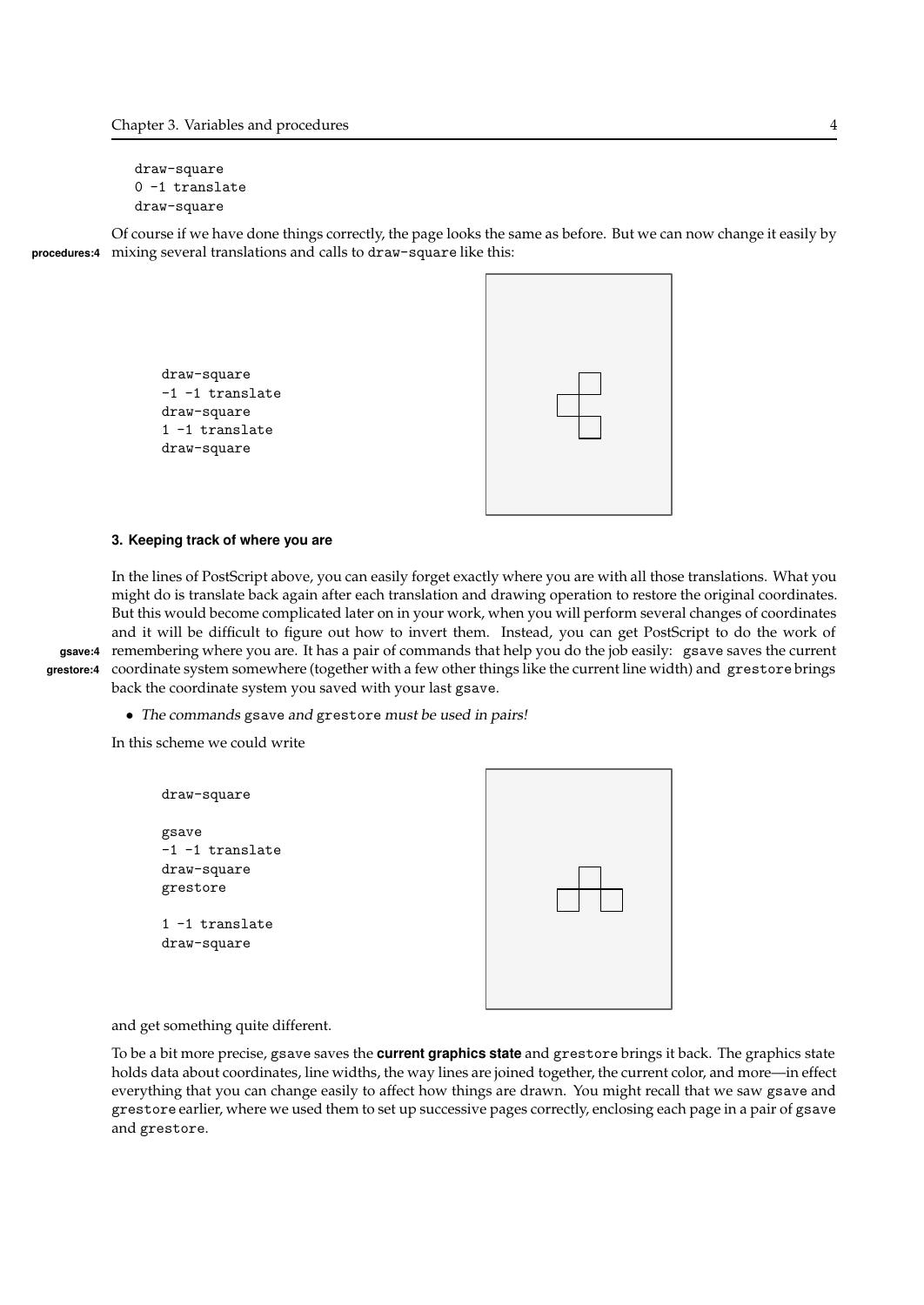Incidentally, it is usually—but not always—a bad (very bad) idea to change anything in the graphics state in the middle of drawing a path. Effects of this bad practice are often unintuitive, and therefore unexpected. There are definite exceptions to this rule, but one must be careful. The problem is to know what parts of the graphic state take effect in various commands. The principal exceptions use translate and rotate to build paths conveniently. For example, the following sequence builds a square.

1 0 moveto 90 rotate 1 0 lineto 90 rotate 1 0 lineto 90 rotate 1 0 lineto 90 rotate 1 0 lineto

The commands rotate etc. change the coordinate system in a figure, and the drawing commands lineto etc. en they take effect:5 use the coordinate system current when they are applied to build a path in physical coordinates.

#### 4. Passing arguments to procedures

The definition of the procedure draw-square has a variable  $s$  in it. The variable  $s$  is not defined in the procedure itself, but must be defined before the procedure is used. This is awkward—if you want to draw squares of different sizes, you have to redefine s each time you want to use a new size.

For example, if we want two squares of different sizes, we write the code on the left below:



Let me repeat here: If you want to assign <sup>a</sup> new value to <sup>a</sup> variable you have to define it over again, using the name of the variable, which begins with /.

Now for a new idea. It is awkward to have to assign a value to s every time we want to draw a square. It would be much better if we could just type something like 2 draw-square to do the job. This in fact possible, by doing a bit of stack manipulation inside the procedure itself. Let's see—we want to type 2 draw-square and draw a square of side 2. This means that the procedure should have access to the item that's put on the stack just before ing to procedures:5 it's called, and assign its value to a variable. This requires a trick. Normally we assign a value to a variable by putting the name of the variable on the stack, then the new value, then calling def, like this: /s 2 def. In order to assign a value to the variable  $s$  inside the procedure, we must somehow get the name  $/s$  on the stack below the value on the stack when the procedure is called. The way to do this is to put /s on the stack after the new value and then call exch. The command exch exchanges the top two items on the stack. Therefore 2 /s exch makes the stack /s 2, and then 2 /s exch def has exactly the same effect as /s 2 def. Thus the lines

> /draw-square { /s exch def newpath 0 0 moveto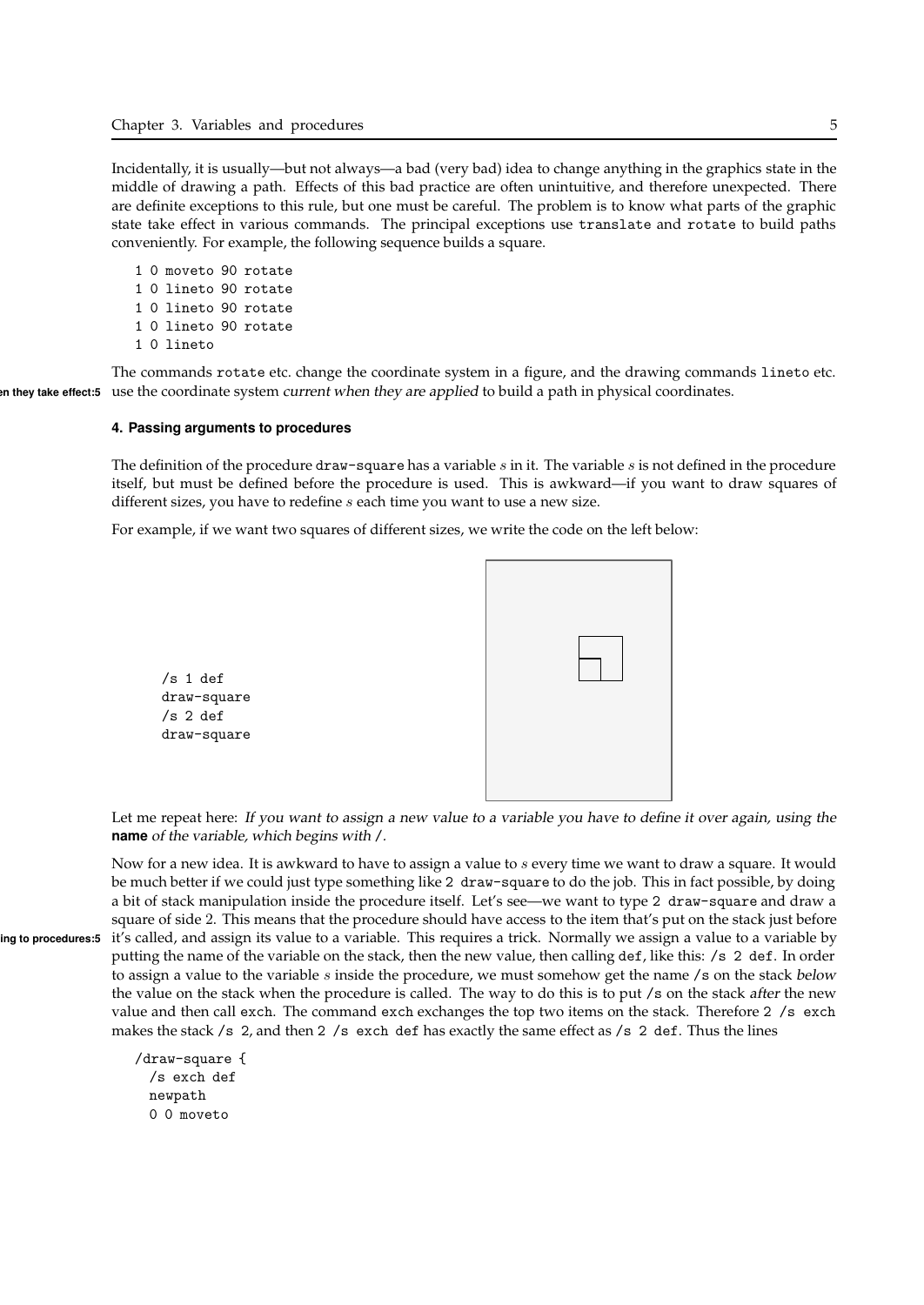```
s 0 rlineto
 0 s rlineto
 s neg 0 rlineto
 closepath
 stroke
} def
```

```
2 draw-square
```
do exactly what we want—the side of the square is picked up off the stack, assigned to the variable s, and then used for drawing. The important point is that the procedure itself now handles the assignment of a value to  $s$ , argument:6 and all we do is pass the value of s to the procedure as an argument to it by putting it on the stack before the procedure is called. If you know how programming language compilers work, you will recognize this as what programming languages do to pass arguments, but behind the scenes. The difference is that PostScript does it in ing to procedures:6 the open, and effectively forces you to do a bit more work yourself.

> If you wanted to draw rectangles with different width and height, you would pass two arguments in a similar way:

```
/draw-rectangle {
 /h exch def
 /w exch def
 newpath
 0 0 moveto
 w 0 rlineto
 0 h rlineto
 w neg 0 rlineto
 closepath
 stroke
} def
```
2 3 draw-rectangle

draws a rectangle of width 2 and height 3. Notice that the stuff on the stack is removed in the order opposite to that in which you placed it there.

• In PostScript the arguments of a procedure are data that go on the stack before the procedure is called.

By the way, it seems to me that one of PostScript's principal mistakes in design is the order of the arguments to def. There would be several advantages to having the command work like 2 /s def rather than the way it does. For one thing, reading the arguments of procedures would be more sensible. For another, programmers would be encouraged to make programs more readable. Very often you want to make a very long calculation and then assign the result to a variable. The most common way to do this is to make the calculation and then pick the result off the stack just as above, with ... exch def. So here, too, programs would benefit from the change. And they would be more readable, because the name of the variable would be close to where it is used. The program would be more local in a sense. Locality is one important feature of happy programming.

# 5. Procedures as functions

A procedure can be a function. That is to say, it can accept some kind of input, calculate something depending on the input, and pass back or **return** the results of the calculation. There are of course several built in functions in PostScript, for example the mathematical functions neg, add etc. The way these work is that you put arguments return value:6 on the stack, call the function, and then next get the return value (or values) on the stack. For example, the sequence 30 sin in your program, when the program is executed, puts 30 on the stack (the argument), calls the sin procedure, and leaves 0.5 on the stack (the return value). Some others, like atan have two arguments. I repeat: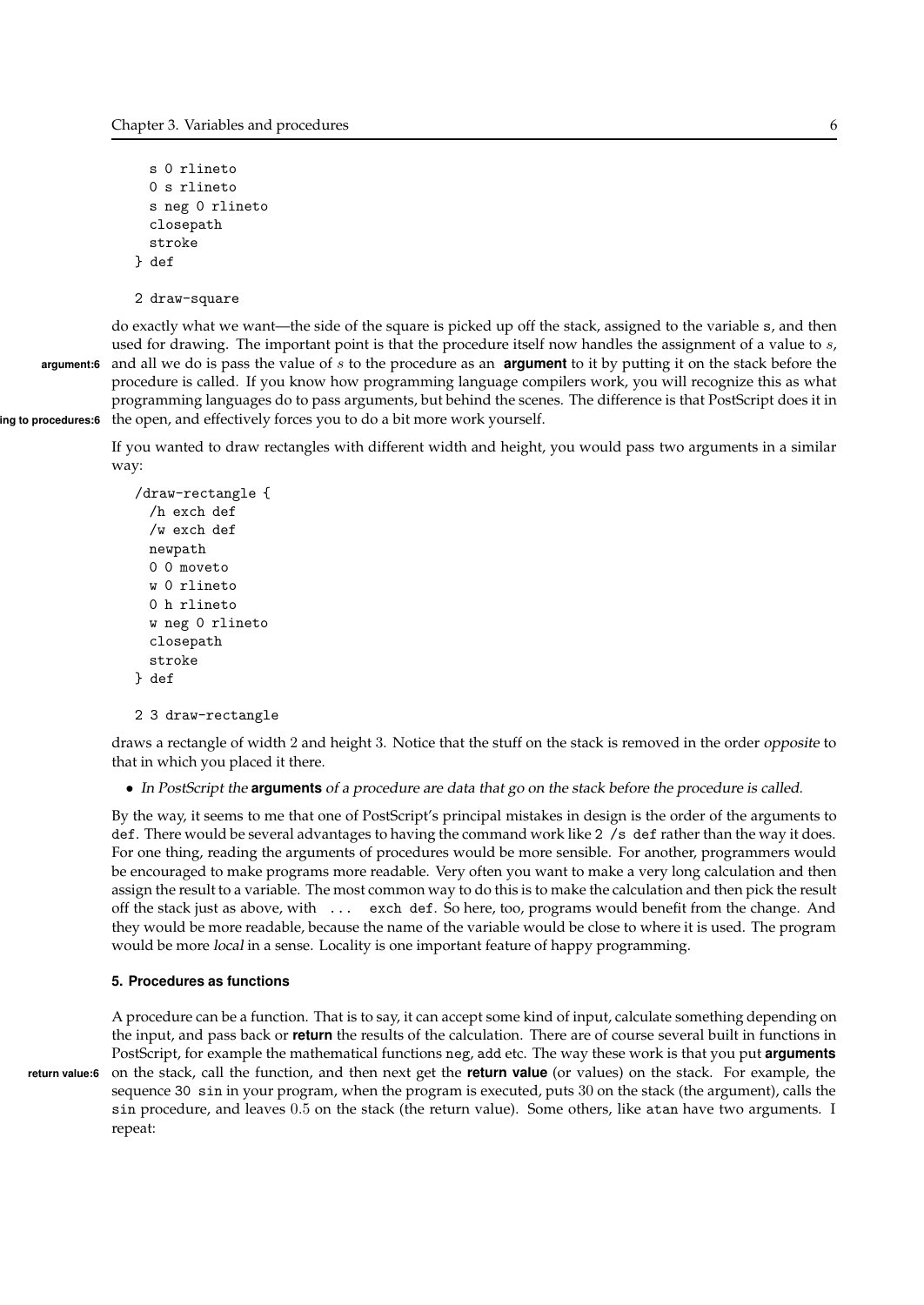• The return value of a procedure is what it leaves on the stack.

It can in fact leave lots of stuff on the stack, and can have several return values.

There is only a formal difference between functions and procedures.

**Example**. We will make up a procedure hypotenuse that has two arguments and returns the square root of the sum of their squares. In fact, we shall see two versions of this. The first will use variables, the second will do all of its work directly with the stack. Both are used in the same way: 3 4 hypotenuse will leave a 5 on the stack. Here is the first, using variables.

```
/hypotenuse {
 /b exch def
 /a exch def
 a dup mul b dup mul add sqrt
} def
```
This is reasonably easy to read and understand. There is a problem with it we shall deal with later. The second version is not so readable:

```
/hypotenuse {
 dup mul
 exch
 dup mul
 add sqrt
} def
```
This is more efficient than the first—PostScript is generally very efficient when operating directly with stuff on the stack (as opposed to using variables). Still, the cost in terms of readability here is high enough that my general advice is to imitate the first one of these styles, rather than the second. If you do want to be more efficient, it is a good idea to add lots of comments, so as to trace what's on the stack.

```
/hypotenuse { % a b
 dup mul % a b*b
 exch % b*b a
 dup mul % b * b a*a
 add % b*b+a*a
 sqrt \frac{1}{2} the square root of the sum is left on the stack
} def
```
### 6. Local variables

es:nameterizes:7 There is another problem lurking in our present definition of draw-square, and that of variable name conflicts. If you have a large program with lots of different figures being drawn in various orders, you might very well have several places where you use  $w$  and  $h$  with different meanings. This can cause a lot of trouble. The way around this is a technique in PostScript that I suggest you use without trying to understand too much about it in detail. We want the variables we use in a procedure to be **local** to that procedure, so that assignments we make to them inside that procedure don't affect other variables with the same name outside the procedure. To do this bedjid:7 we add some lines to the procedure:

```
/draw-rectangle { 2 dict begin
 /h exch def
 /w exch def
 newpath
 0 0 moveto
 w 0 rlineto
 0 h rlineto
```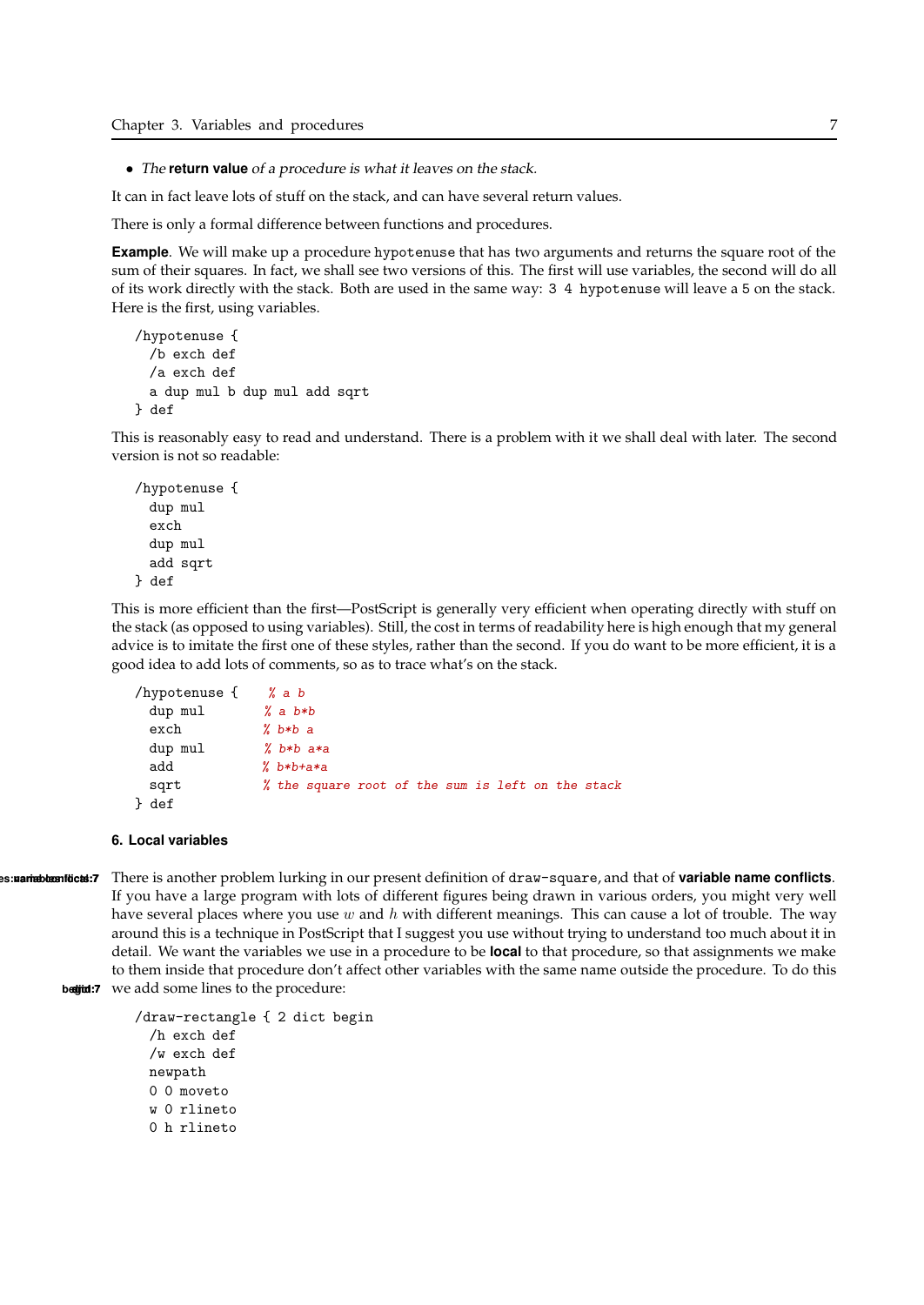```
w neg 0 rlineto
 0 h neg rlineto
 closepath
 stroke
end } def
```
2 3 draw-rectangle

There are exactly two new lines, in fact, one at either end of the procedure. The line 2 dict begin sets up a local variable mechanism, and end restores the original environment. The 2 is in the statement because we are defining 2 local variables.

• You should set up <sup>a</sup> local variable mechanism in all procedures in which you make variable definitions.

One tricky thing to be aware of is that all variables defined within this pair will be local variables, so that it is impossible to change the value of global variables within them. It is not usually a good idea to redefine global variables within a procedure, anyway. It is only slightly too strong to say that you should never assign a value to a global variable inside a PostScript procedure. Again: begin and end have to come in pairs. If they don't, the effect will be that a certain block of space in the computer will fill up. You might get away with it for a while, but unless you are careful sooner or later some awful error is bound to occur. Another good rule to follow is that if you change coordinates inside a procedure, say in order to build a path, you should restore the original coordinates before it exits—unless the explicit purpose of the procedure is to change coordinates. The general principle is that

• Procedures should have as few side effects as possible, and those side effects should always be explicit.

Another thing to keep in mind is that while local variables are indispensable in procedures, they can in fact be useful anywhere in a program where you want to avoid name conflicts. Encapsulating a segment of code with 1 dict begin ... end is often a great way to handle variables safely.

Dictionaries are expensive to set up, in the programmer's sense. They are costly in time. Sometimes, in critical places, it is definitely worthwhile not to introduce any variables at all in a procedure and rely entirely on stack manipulations alone. Or at least use them sparingly. The first of the two procedures

```
/h1 fdup mul exch dup mul add sqrt
} def
/h2 { 2 dict begin
/y exch def
/x exch def
x x mul y y mul add sqrt
end } def
```
takes noticeably less time than the second: 10, 000, 000 calls on the first take about 5 seconds on my machine, versus about 35 seconds for the second. Recall that to run PostScript programs with no display, as is often useful, you can use Ghostscript in command-line mode as gsnd.

At any rate, don't worry too much about exactly what you have to do to set up local variables. Just copy the pattern without thinking about it. The 2 in 2 dict begin could have been 3 or 4 or 20. In the earliest version of PostScript, it had to be at least as large as the number of variables you are about to define, but in more recent versions a dictionary will expand to whatever size is needed. So even a 1 would be acceptable. In most of my variables:local:8 code I am very sloppy about this.